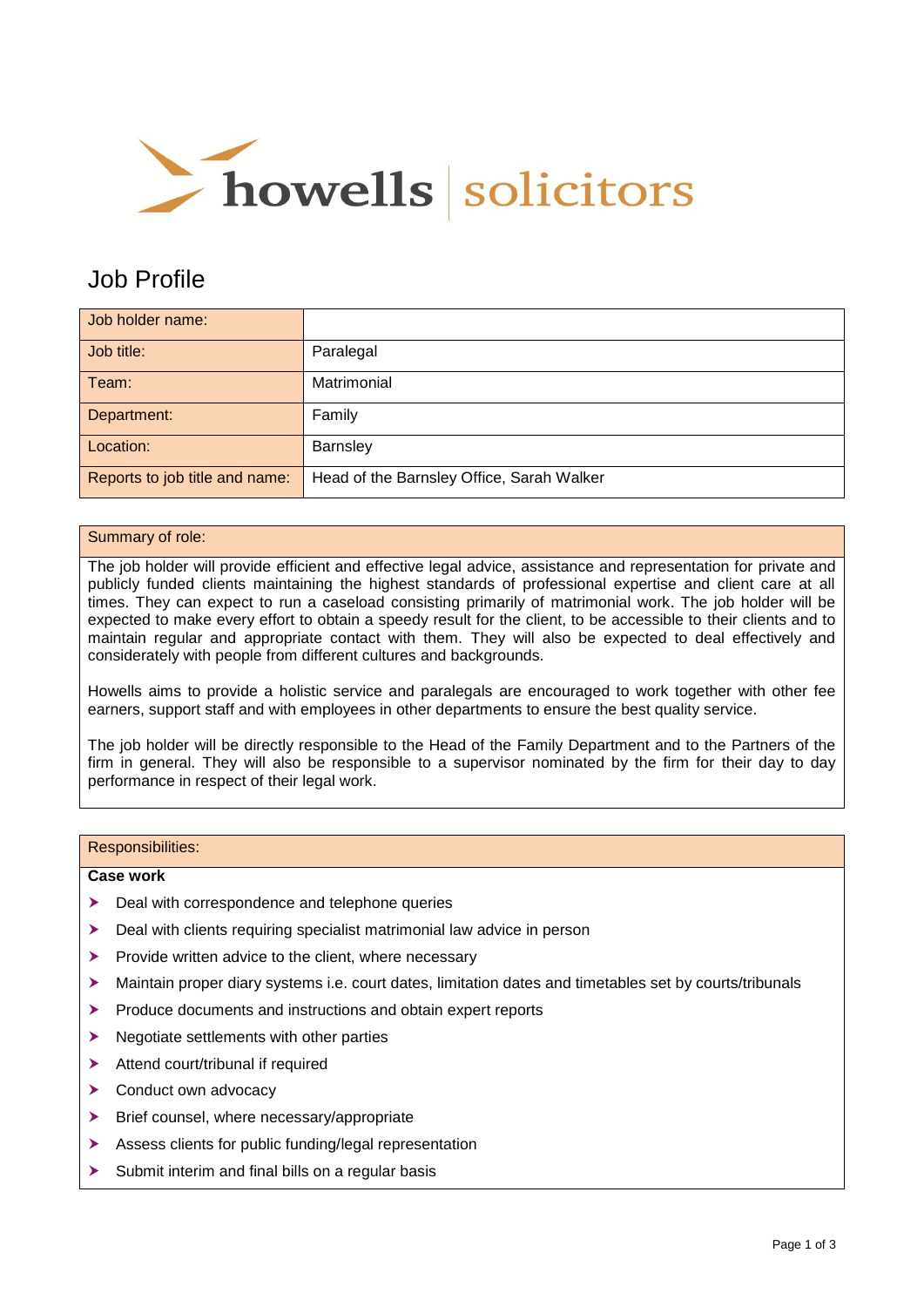# **Miscellaneous**

- Promote Howells LLP and the work of the Family Department externally, with the aim of increasing the number of clients of the team and building relationships with external organisations
- $\blacktriangleright$  Liaise with the Legal Aid Agency
- $\blacktriangleright$  Review files on a monthly basis
- $\triangleright$  Keep up to date with changes in the law and procedures
- $\blacktriangleright$  Deal quickly and efficiently with clients
- Ensure that cases are conducted in accordance with Law Society guidelines and that the regulations and procedures of the Legal Aid Agency are adhered to in respect of publicly funded matters and the Legal Aid Agency Specialist Quality Mark Standards.
- > Maintain confidentiality
- Meet chargeable time and financial targets, as set by the Head of the Family Department
- Attend meetings and training sessions, where relevant to the job holder's work
- Manage own continuous professional development
- $\blacktriangleright$  Provide support for other fee earners as necessary

The job holder will be expected to carry out any other tasks as reasonably delegated to them by the Head of the Family Department.

### Skills and capabilities

- Communication written and spoken, active listening
- Problem Solving
- Ability to develop relationships
- Ability to learn
- Computer Literate
- Ability to work as part of a team
- Ability to work on own initiative
- Understanding of the firm's business and the marketplace

#### **Competencies**

These describe how a person is expected to carry out their particular role. They do not describe what a person does. Achieving higher level competencies indicates that all preceding levels are being demonstrated.

The Competency Framework document has full details of the how each competency is demonstrated. To meet the competency level expected the role holder must be meeting all the behavioural indicators of the levels preceding it.

| Competency                              | Level |
|-----------------------------------------|-------|
| Client care - customer service          | 2     |
| Quality and compliance                  | 2     |
| Planning and organising                 | 2     |
| Decision making                         | っ     |
| Communicating and influencing           | っ     |
| Team work                               | っ     |
| <b>Business Development</b>             | ົ     |
| Financial performance and profitability | ົ     |